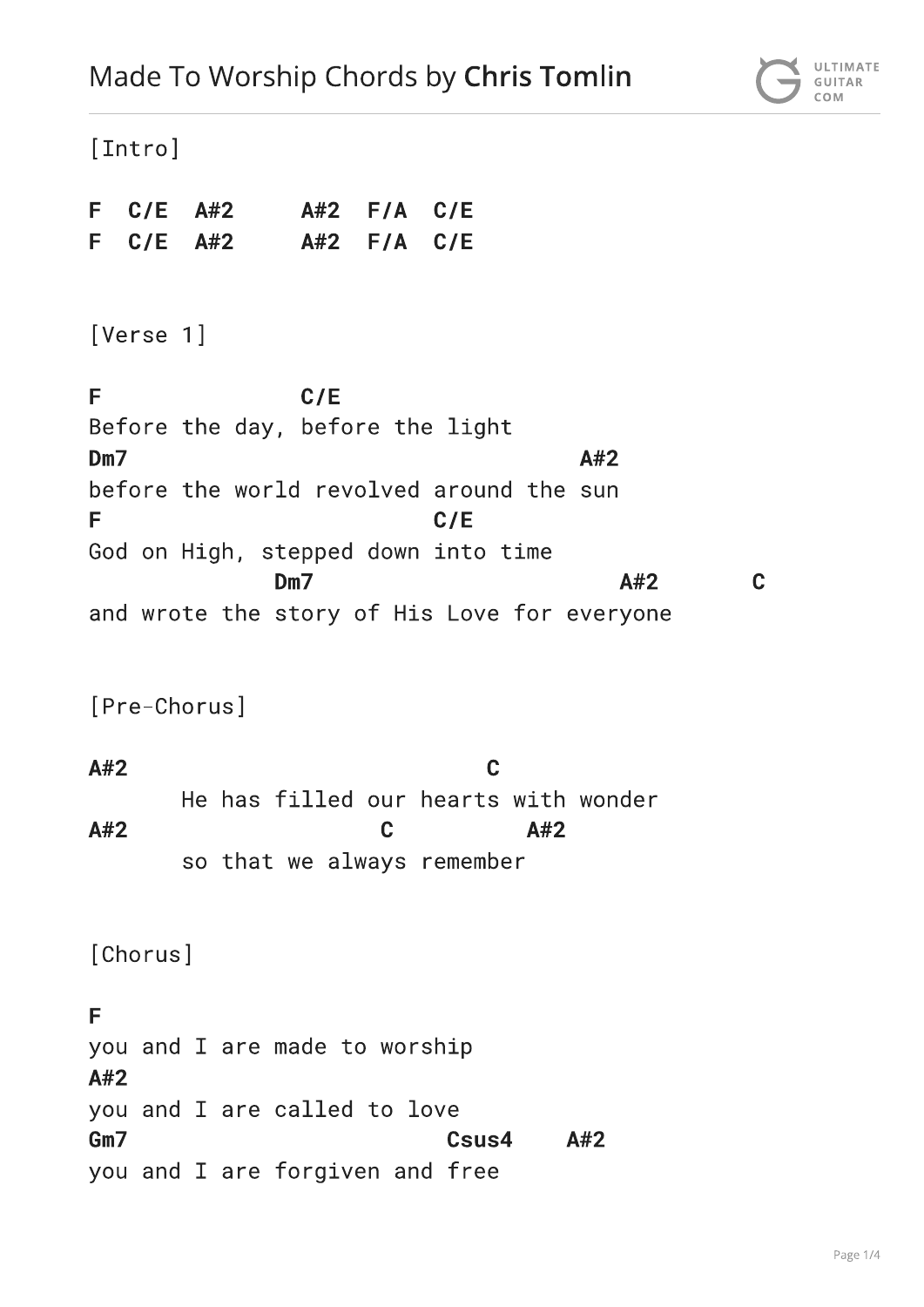F when you and I embrace surrender  $A#2$ when you and I choose to believe  $GmZ$ Csus4 then you and I will see F  $A#2$  $F \qquad A#2$ who we were meant to be [Verse 2] E  $C/E$ all we are and all we have  $Dm<sub>7</sub>$  $A#2$ is all a gift from God that we receive F  $C/E$ brought to life, we open up our eyes Dm7  $A#2$  $\mathbf C$ to see the majesty and glory of the King [Pre-Chorus]  $\mathbf C$  $A#2$ He has filled our hearts with wonder  $A#2$  $\overline{C}$  $A#2$ so that we always remember [Chorus] E you and I are made to worship  $A#2$ you and I are called to love  $GmZ$ Csus4  $A#2$ you and I are forgiven and free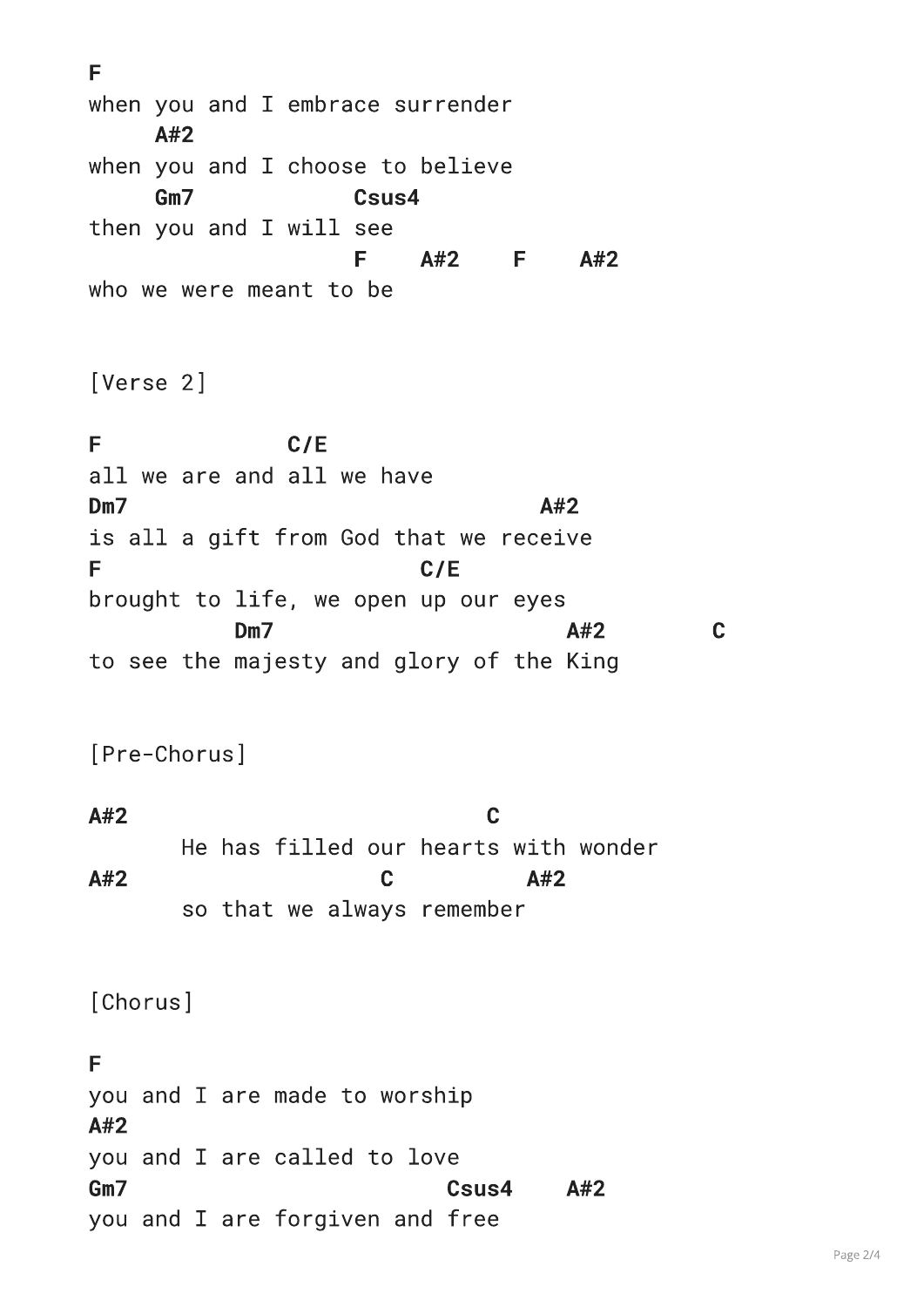F when you and I embrace surrender  $\Delta$ #2 when you and I choose to believe  $Gm7$ Csus4 then you and I will see  $Gm7$ who we were meant to be

[Bridge]

 $F/A$ even the rocks cry out  $A#2$ even the heavens shout C Gm7 at the sound of His Holy Name  $F/A$ so let every voice sing out  $A#2$ and let every knee bow down  $\mathbf C$  $A#2$ He is worthy of all our praise

[Chorus] (ONE STRUM PER CHORD)

## F

you and I are made to worship  $A#2$ you and I are called to love  $Gm7$ Csus4 you and I are forgiven and free

F when you and I embrace surrender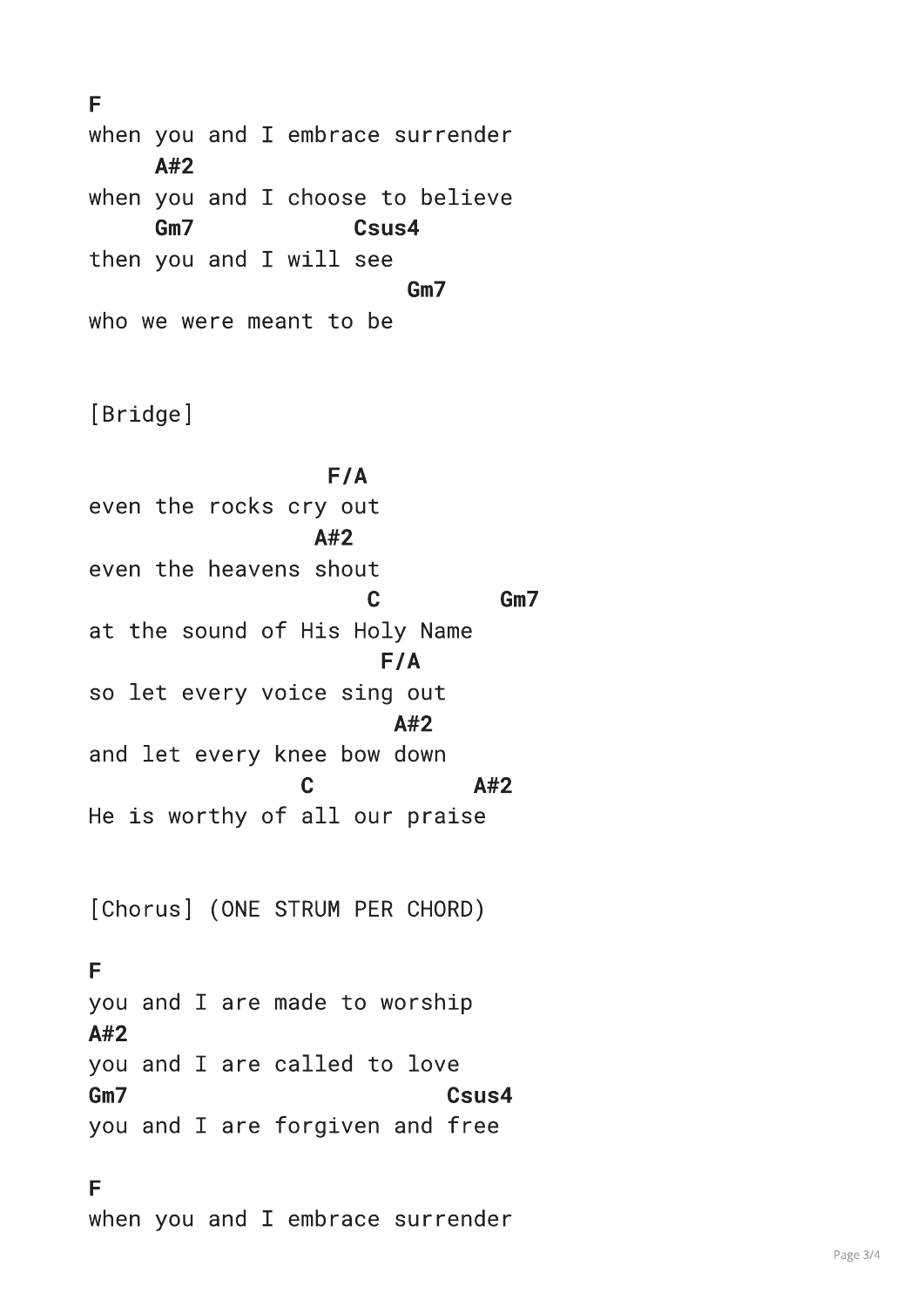$A#2$ when you and I choose to believe  $Gm7$ Csus4 then you and I will see F. who we were meant to be  $F/A$  $A#2$  $\overline{3}$  $\overline{3}$  $\theta$  $\mathbf{3}$  $\theta$  $\theta$  $\overline{2}$  $\theta$  $\overline{2}$  $\overline{3}$ 

 $\overline{X}$  $\mathsf{X}$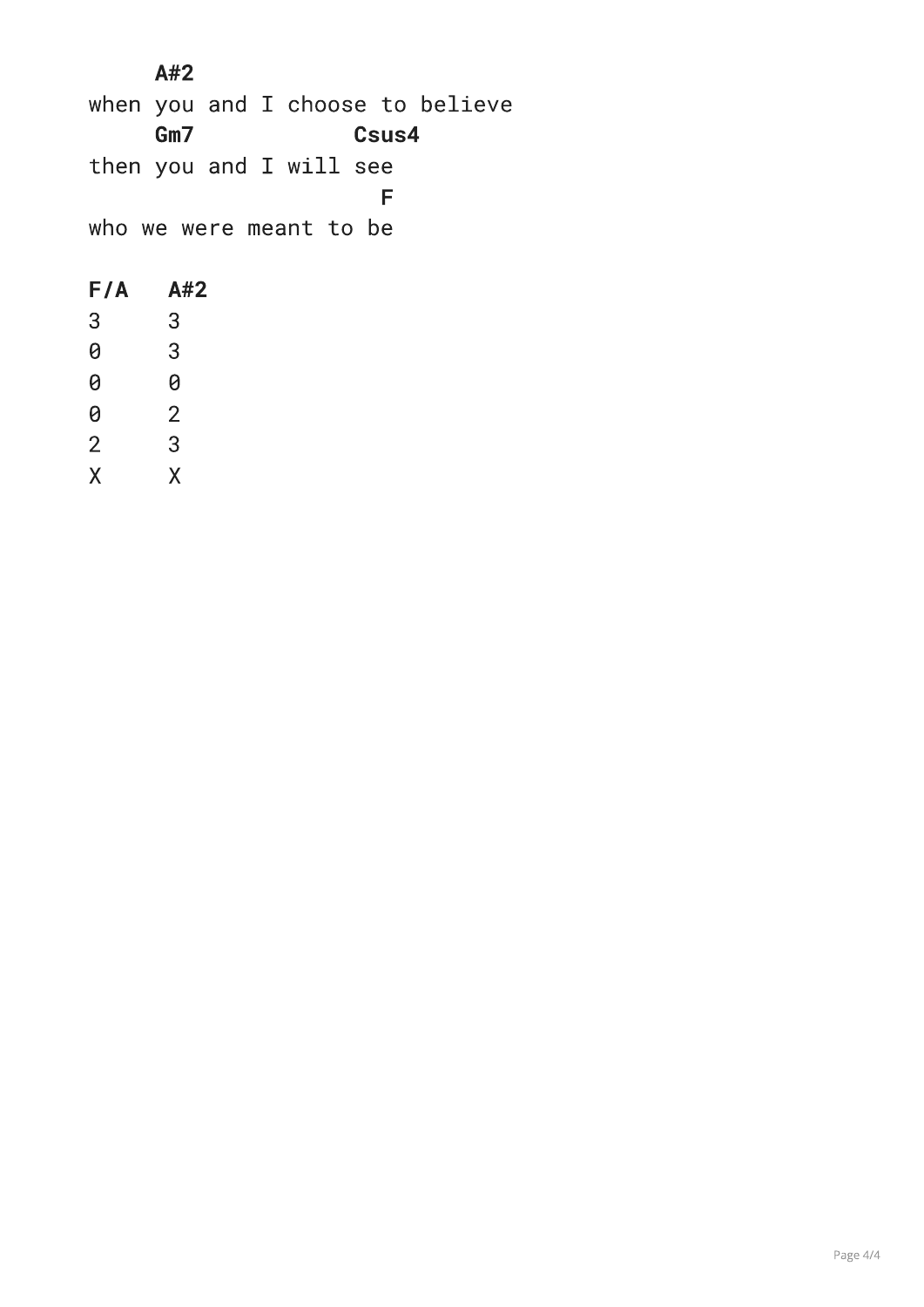Made To Worship – Chris Tomlin Intro: G D/F# C2 C2 G/B D/F# 2x Verse 1: G D/F# Before the day, before the light Em7 C2 before the world revolved around the sun G D/F# God on High, stepped down into time Em7 C2 D and wrote the story of His Love for everyone PreChorus: C2 D He has filled our hearts with wonder C2 D C2 so that we always remember Chorus: G you and I are made to worship C2 you and I are called to love Am7 Dsus4 C2 you and I are forgiven and free G when you and I embrace surrender C2 when you and I choose to believe Am7 Dsus4 G C2 G C2 then you and I will see who we were meant to be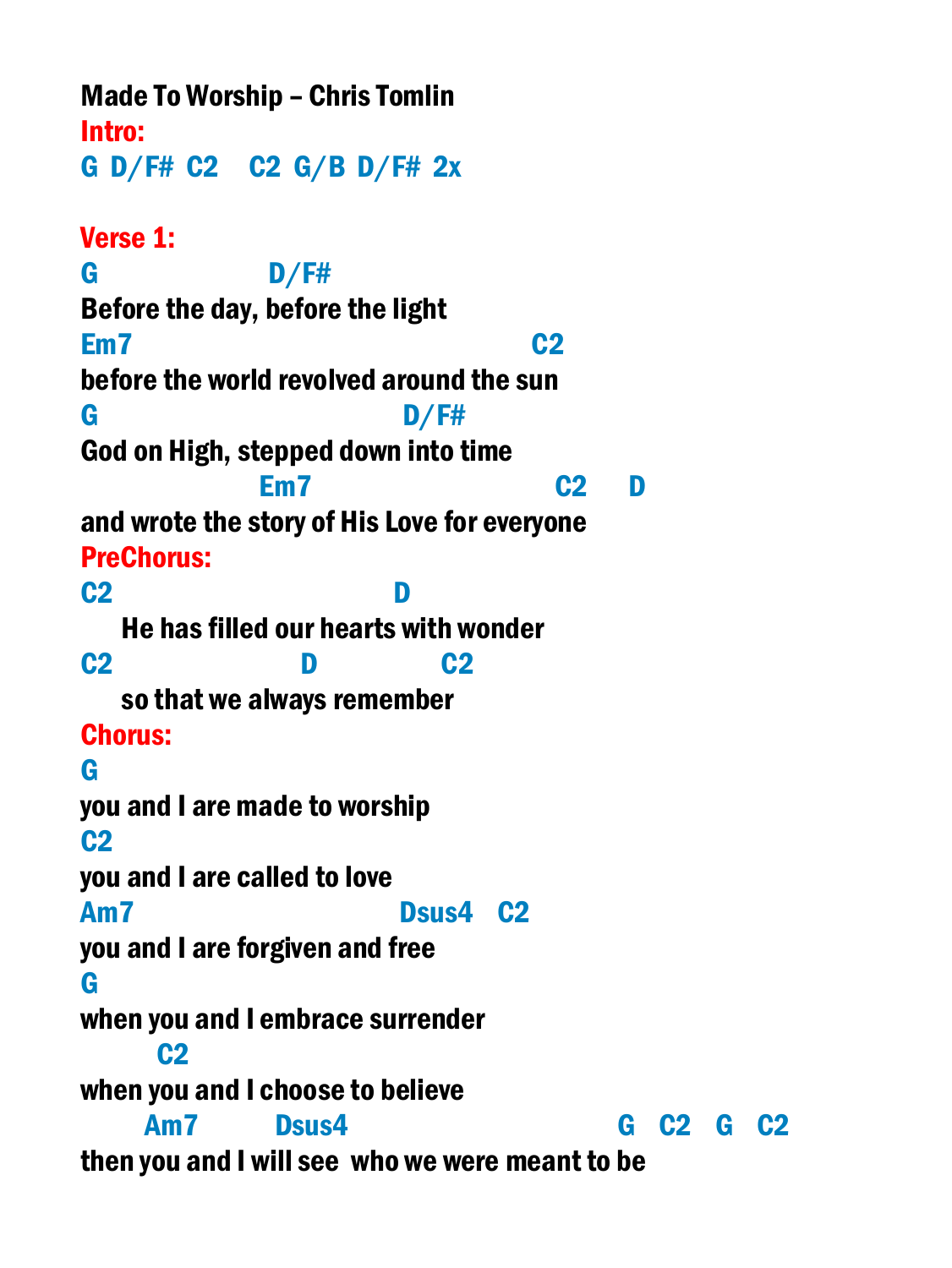Verse 2:

G D/F# Em7 C2 all we are and all we have is all a gift from God that we receive G D/F# brought to life, we open up our eyes Em7 C2 D to see the majesty and glory of the King

PreChorus: C2 D He has filled our hearts with wonder C2 D C2 so that we always remember Chorus: G you and I are made to worship  $C<sub>2</sub>$ you and I are called to love Am7 Dsus4 C2 you and I are forgiven and free G when you and I embrace surrender C2 when you and I choose to believe Am7 Dsus4 then you and I will see Am7 who we were meant to be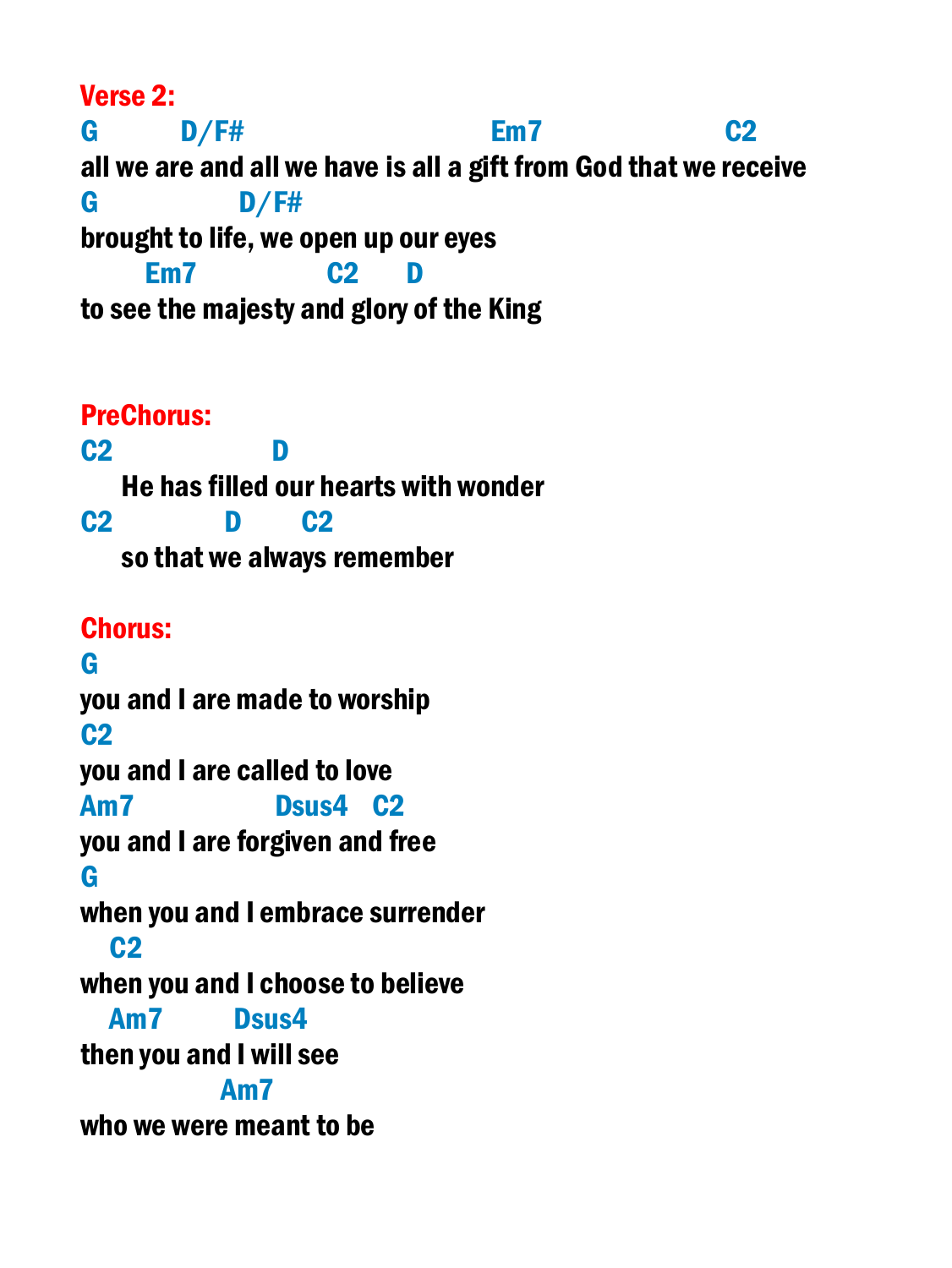## Bridge:

 G/B even the rocks cry out **C<sub>2</sub>** C<sub>2</sub> even the heavens shout D Am7 at the sound of His Holy Name G/B so let every voice sing out **C2 C2** and let every knee bow down **D** C<sub>2</sub> He is worthy of all our praise

Chorus: (ONE STRUM PER CHORD) G you and I are made to worship  $C<sub>2</sub>$ you and I are called to love Am7 Dsus4 you and I are forgiven and free

G when you and I embrace surrender C2 when you and I choose to believe Am7 Dsus4 then you and I will see **Grand Control Control Control Control** who we were meant to be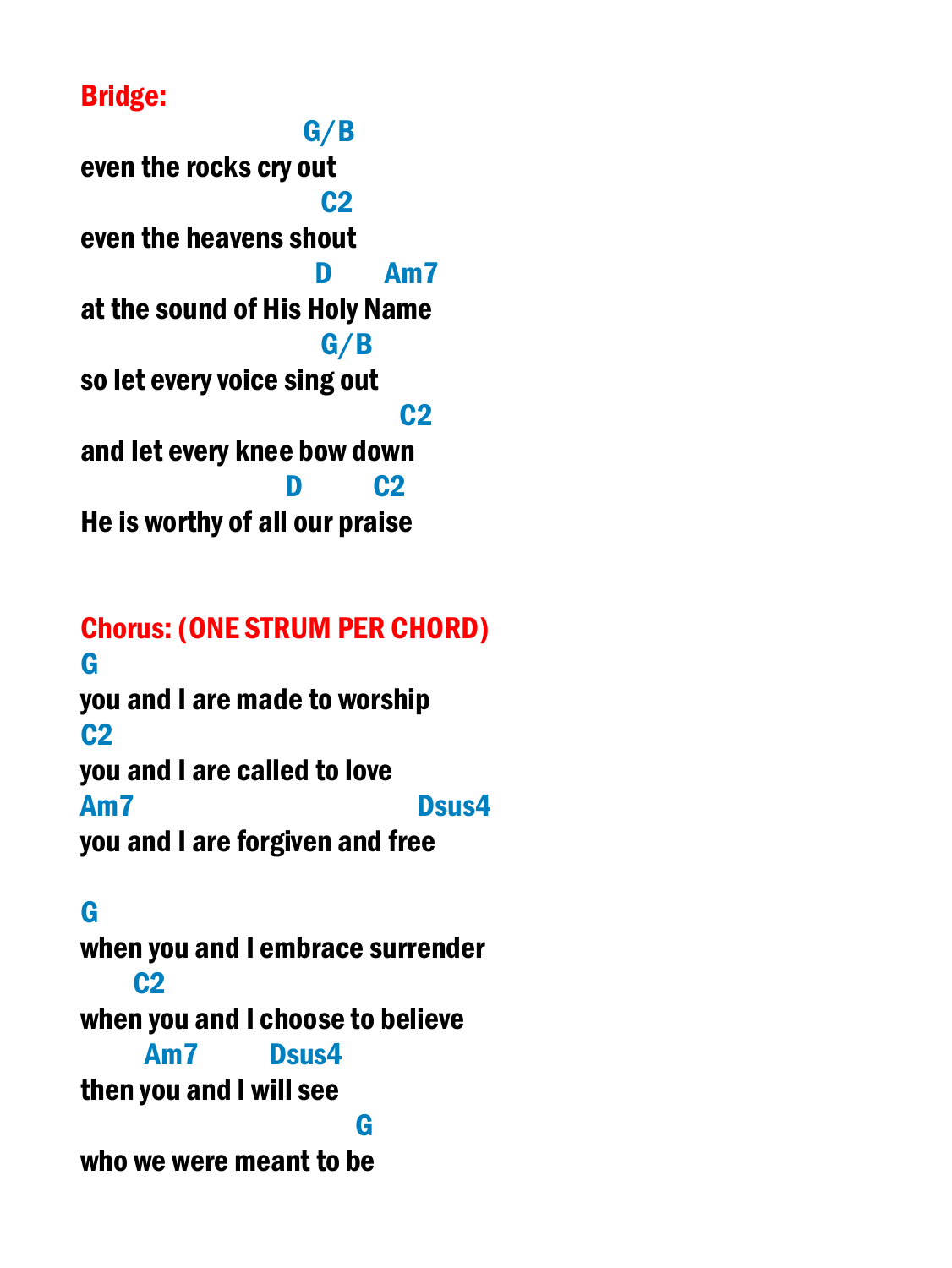Days Of Elijah Tabbed By Rafael Mariano [Intro] C G D G G. G [Verse] G  $\mathbf C$ These are the days of Elijah, G Declaring the word of the Lord, G C And these are the days of Your servant, Moses, G D G Righteousness being restored. Em **Bm** And though these are days of great trials,  $\mathbf C$ D Of famine and darkness and sword, Still, we are the voice in the desert crying,  $Em7$ D G "Prepare ye the way of the Lord!" [Chorus] **Dsus**  $\mathbf{D}$ G  $\mathbf c$ Behold he comes, riding on the clouds, Shining like the sun at the trumpet call. **Dsus D** G So lift your voice, it's the year of jubilee, D G G And out of Zion's hill, salvation comes.

Page 1/3

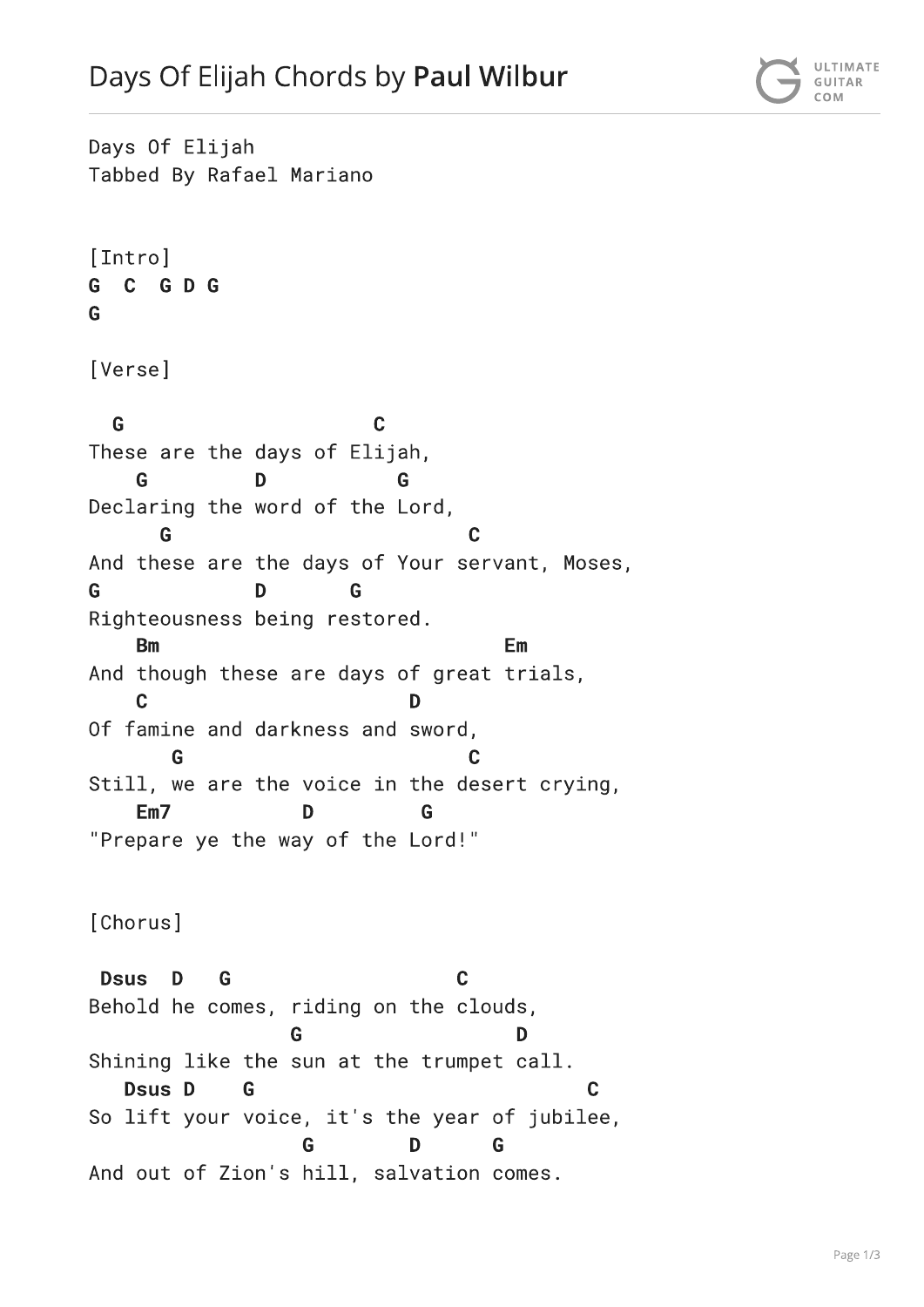[Verse]

G  $\mathbf{C}$ And these are the days of Ezekiel, G. The dry bones becoming as flesh. G And these are the days of Your servant, David, G. D. G Rebuilding the temple of praise. **Bm** Em And these are the days of the harvest,  $\mathbf C$ D The fields are as white in the world. G And we are the laborers in Your vineyard, Em Declaring the word of the Lord!

[Bridge]

G.  $\mathbf c$ There is no God like Jehovah, there is no God like Jehovah, G D There is no God like Jehovah, there is no God like Jehovah.

G  $\mathbf C$ There is no God like Jehovah, there is no God like Jehovah, G D There is no God like Jehovah, there is no God like Jehovah.

G  $\mathbf c$ There is no God like Jehovah, there is no God like Jehovah, G D There is no God like Jehovah, there is no God like Jehovah.

[Chorus]

 $N.C.$ D A Behold he comes, riding on the clouds,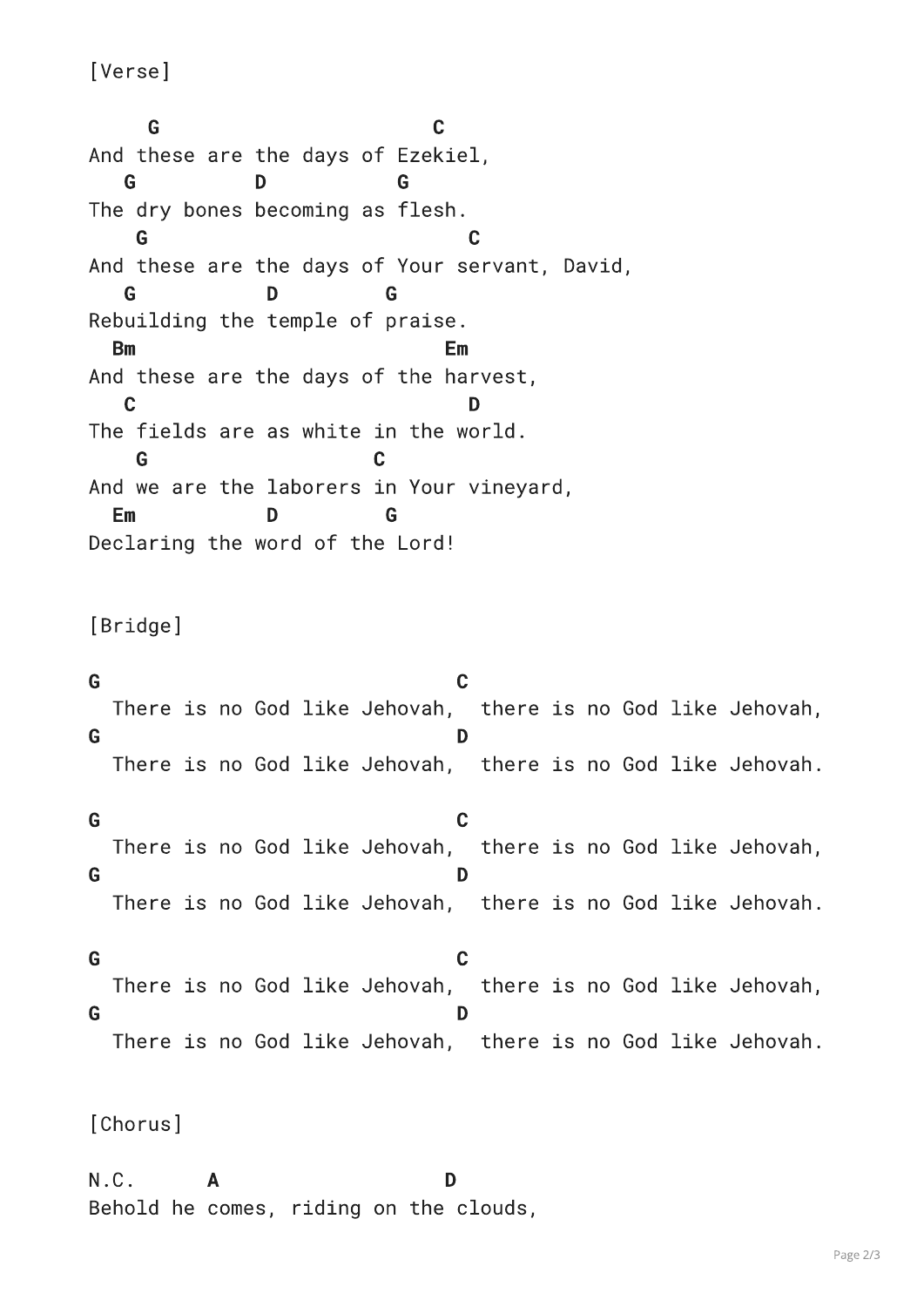E A Shining like the sun at the trumpet call. Esus E A D So lift your voice, it's the year of jubilee,  $\blacktriangle$ E.  $\mathbf{A}$ And out of Zion's hill, salvation comes.

**Esus E** D  $\mathbf{A}$ Behold he comes, riding on the clouds, E.  $\mathsf{A}$ Shining like the sun at the trumpet call. Esus E A D So lift your voice, it's the year of jubilee, E  $\blacktriangle$  $\mathsf{A}$ And out of Zion's hill, salvation comes.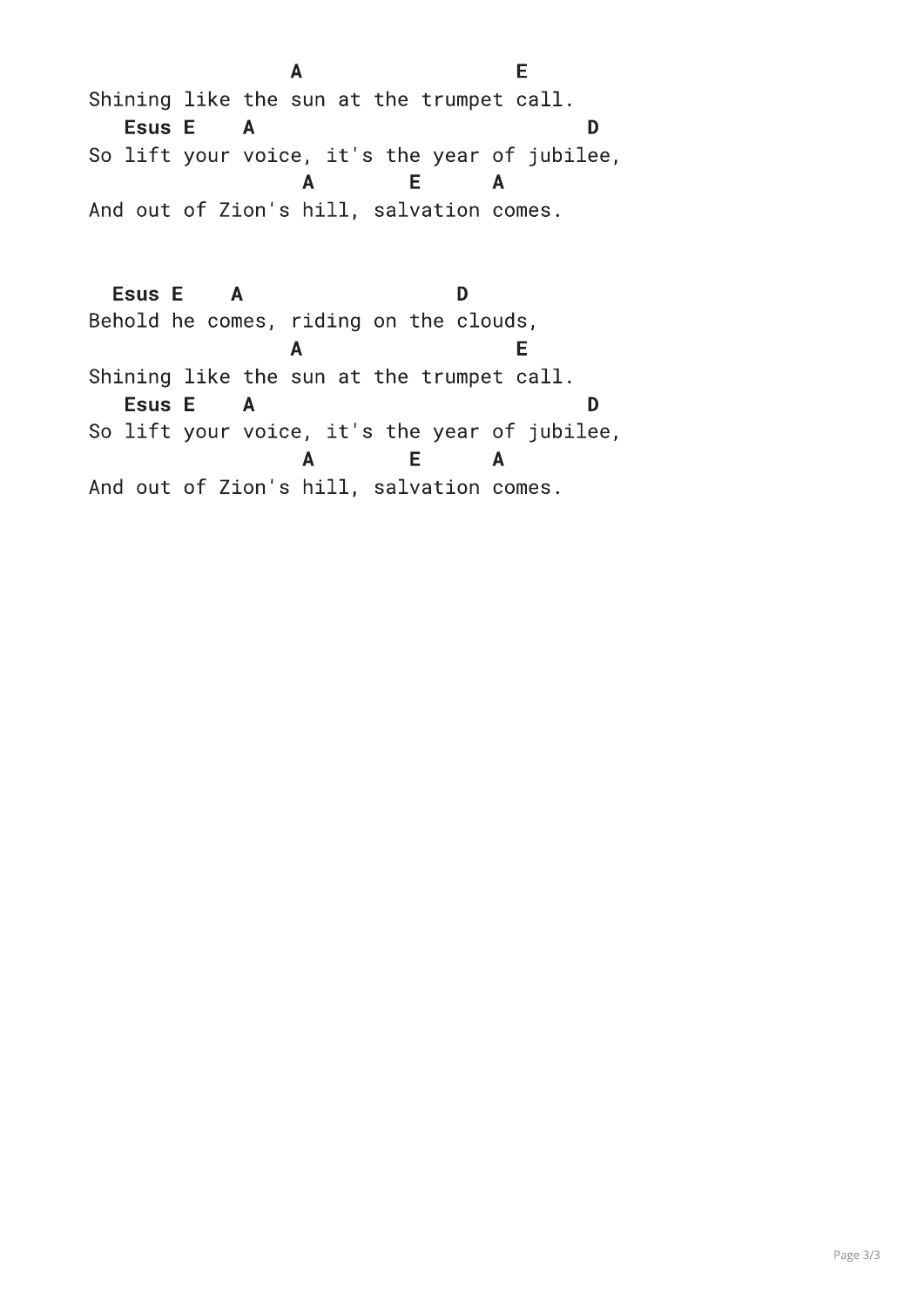**ZAMAN ELIAH** Robin Mark G=Do G C INILAH ZAMAN ELIAH G D G NYATAKANLAH FIRMAN TUHAN G C DAN INILAH ZAMAN HAMBA-MU MUSA G D G KEBENARAN DIPULIHKAN Bm Em DAN MESKIPUN JAMAN UJIAN COBAAN C D PEDANG G'LAP DAN KELAPARAN G C DI B'LANTARA KITA 'KAN TETAP BERSERU G D G SIAPKAN JALAN BAGI TUHAN REFF : D G C DIA DATANG DI ATAS AWAN **G** D TAMPIL BERSINAR, SURYA KEBENARAN **G** C ANGKAT SUARA, INI TAHUN YOBEL G D G DARI BUKIT SION KES'LAMATAN DATANG BRIDGE : G F YANG TELAH ADA C G YANG ADA, YANG 'KAN DATANG G F YANG TELAH ADA C G YANG ADA, YANG 'KAN DATANG INILAH ZAMAN YEHEZKIEL TULANG KERING DIHIDUPKAN DAN INILAH ZAMAN HAMBA-MU DAUD BAIT PUJIAN DIPULIHKAN

DAN INILAH ZAMAN TUAIAN BESAR LADANG MENGUNING DI DUNIA KAMILAH PEKERJA DI KEBUN ANGGUR-MU NYATAKANLAH FIRMAN TUHAN

KEMBALI KE REFF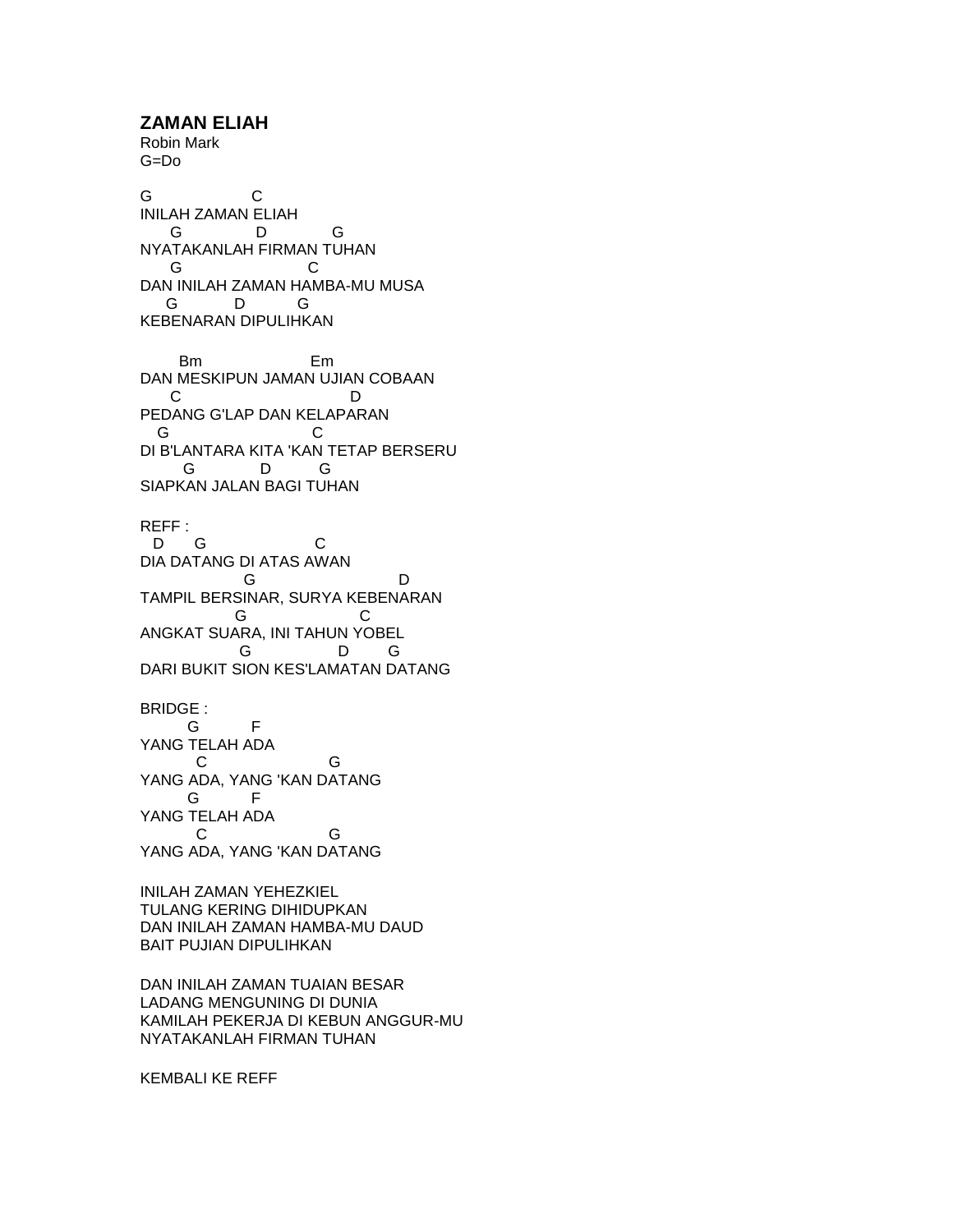## *DAYS OF ELIJAH*

*THESE ARE THE DAYS OF ELIJAH DECLARING THE WORD OF THE LORD AND THESE ARE THE DAYS OF YOUR SERVANT MOSES RIGHTEOUNESS BEING RESTORED AND THOUGH THESE ARE THE DAYS OF GREAT TRIAL OF FAMINE AND DARKNESS AND SWORD STILL WE ARE THE VOICE IN THE DESERT CRYING PREPARE YE THE WAY OF THE LORD*

*REFF :*

*BEHOLD HE COMES RIDING ON THE CLOUDS SHINING LIKE THE SUN AT THE TRUMPET CALL LIFT YOUR VOICE IT'S THE YEAR OF JUBILEE OUT OF ZION'S HILL SALVATION COMES*

*THESE ARE THE DAYS OF EZEKIEL THE DRY BONES BECOMING AS FLESH AND THESE ARE THE DAYS OF YOUR SERVANT DAVID REBUILDING A TEMPLE OF PRAISE THESE ARE THE DAYS OF THE HARVEST THE FIELDS ARE AS WHITEIN THE WORLD AND WE ARE THE LABOURERS IN THE VINEYARD DECLARING THE WORD OF THE LORD*